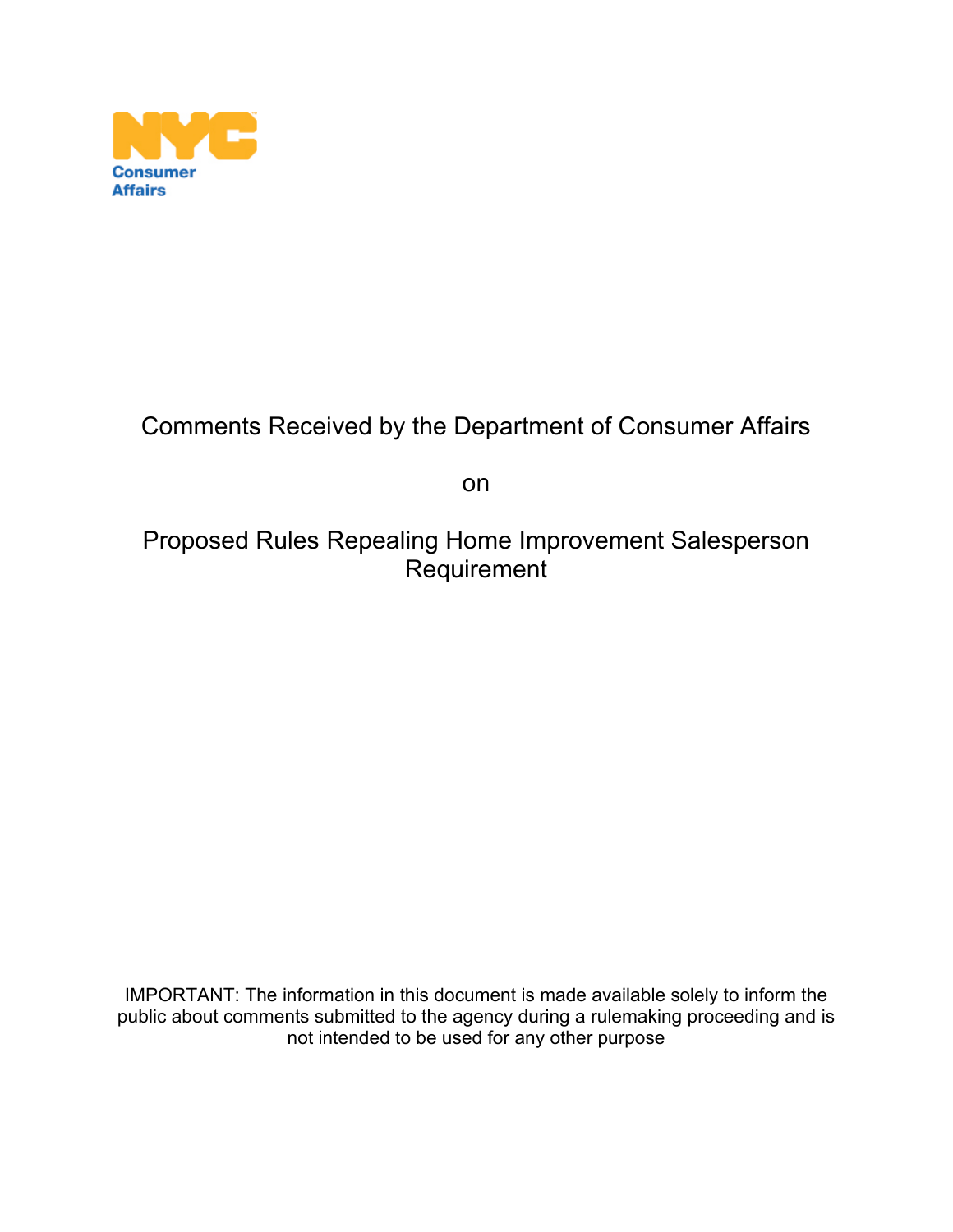As per your site information:

*"What are we proposing? The Department of Consumer Affairs ("DCA" or "Department") is proposing a new rule that would repeal all references to home improvement salespersons in the Department's rules. Local Law 31 of 2020 repealed the licensing requirement for home improvement salespersons. This rule is necessary to implement Local Law 31."*

My position:

It is understandable that NYC has established that it is redundant to have a need for a properly licensed and insured Home Improvement company-contract to have licensing information on that contract as well as having a salesperson being required to have a license and place that info on the same contract. Additionally, removing such requirement will save the city substantial amounts of money re: record keeping, administrative duties and lawyers.

Yet, the law does help consumers. It is my understanding that no person with a criminal record, especially with convictions for burglary or robbery or fraud, could be issued a license. This enables a homeowner to know that the person entering their home has had a background investigation. Without this check, anyone can be hired by a H.I. company.

It is also understandable that those who have served their time for non-violent crimes need an opportunity to succeed in the legitimate world, especially as Home Improvements is an essential part of America's economy (Harvard Center for Joint Studies states that, in 2019, it is an industry in excess of \$250B), and they can make a very good living, often earning more than \$100,000 per year.

Thus, I believe NYC DCA has a conundrum. Do you eliminate licenses and background checks? Do you eliminate licenses yet have a H.I. company submit identifying info on salespeople for the sole purpose of a background check (as quickly done for a gun purchase), with no license required, but informing said H.I. company that they must terminate an individual from any work placing them into a residence?

Jay Brick DCA license 0860917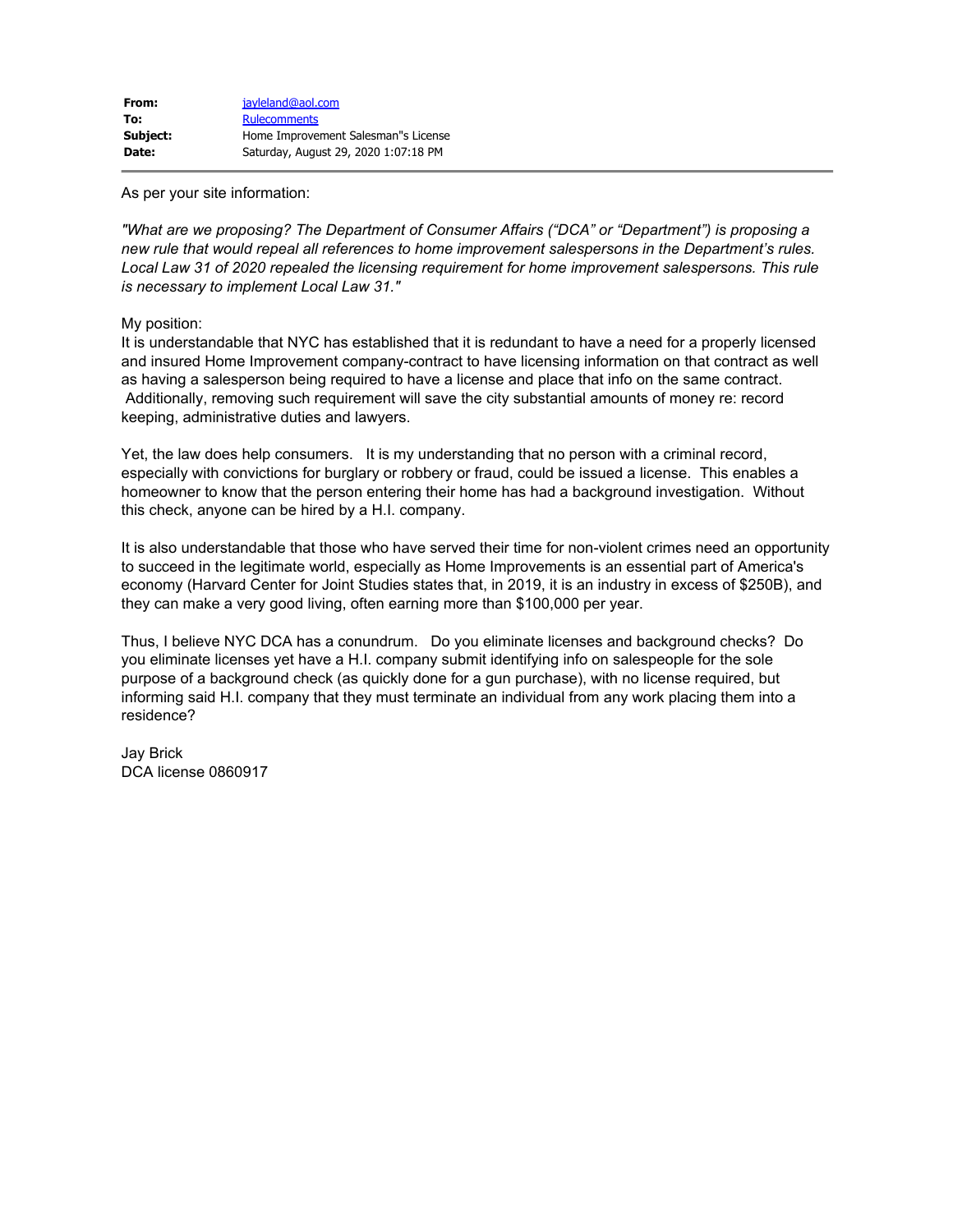| From:               | <b>STEVE KATHCART</b>                                                                                                                            |
|---------------------|--------------------------------------------------------------------------------------------------------------------------------------------------|
| To:                 | Roldan, Alberto (DCA)                                                                                                                            |
| Subject:            | Re: Notice of Comment Period re Repeal of Requirements - Home Improvement Salesperson                                                            |
| Date:               | Friday, August 28, 2020 10:56:21 PM                                                                                                              |
| <b>Attachments:</b> | DCA Comment Period for Repeal of Requirements - Home Improvement Salesperson.pdf<br>image001.png<br>image002.png<br>image003.png<br>image004.png |

hello ! i think we should have an id card stating we are contractors ! people are alway`s asking me ARE YOU LICENSED ? plus at a glance you can see if they are indeed licensed ! there are to many unlicesned people out there ! and lots of shoddy work ! we should have it clipped on the front of our shirts !

### thanks and best regards ! steve kathcart

On Friday, August 28, 2020, 10:19:07 AM EDT, Roldan, Alberto (DCA) <aroldan@dca.nyc.gov> wrote:

Dear Partner:

Attached please find DCA's notice of comment period through September 28<sup>th</sup>.

**Alberto Roldan**

Deputy Director, Community Affairs

New York City Department of Consumer Affairs

42 Broadway, 8th Floor | New York, NY 10004

t: 212-436-0396 | **[nyc.gov/dca](https://gcc01.safelinks.protection.outlook.com/?url=http%3A%2F%2Fwww1.nyc.gov%2Fsite%2Fdca%2Findex.page&data=02%7C01%7CARoldan%40dca.nyc.gov%7C8fcfe6b8e5a7442ab23408d84bc6e4ef%7C32f56fc75f814e22a95b15da66513bef%7C0%7C0%7C637342665804489535&sdata=vro1%2FiNl8BBcott%2BztWIL8b%2BbMTFl3%2BsGTMDuYs1xOA%3D&reserved=0)**

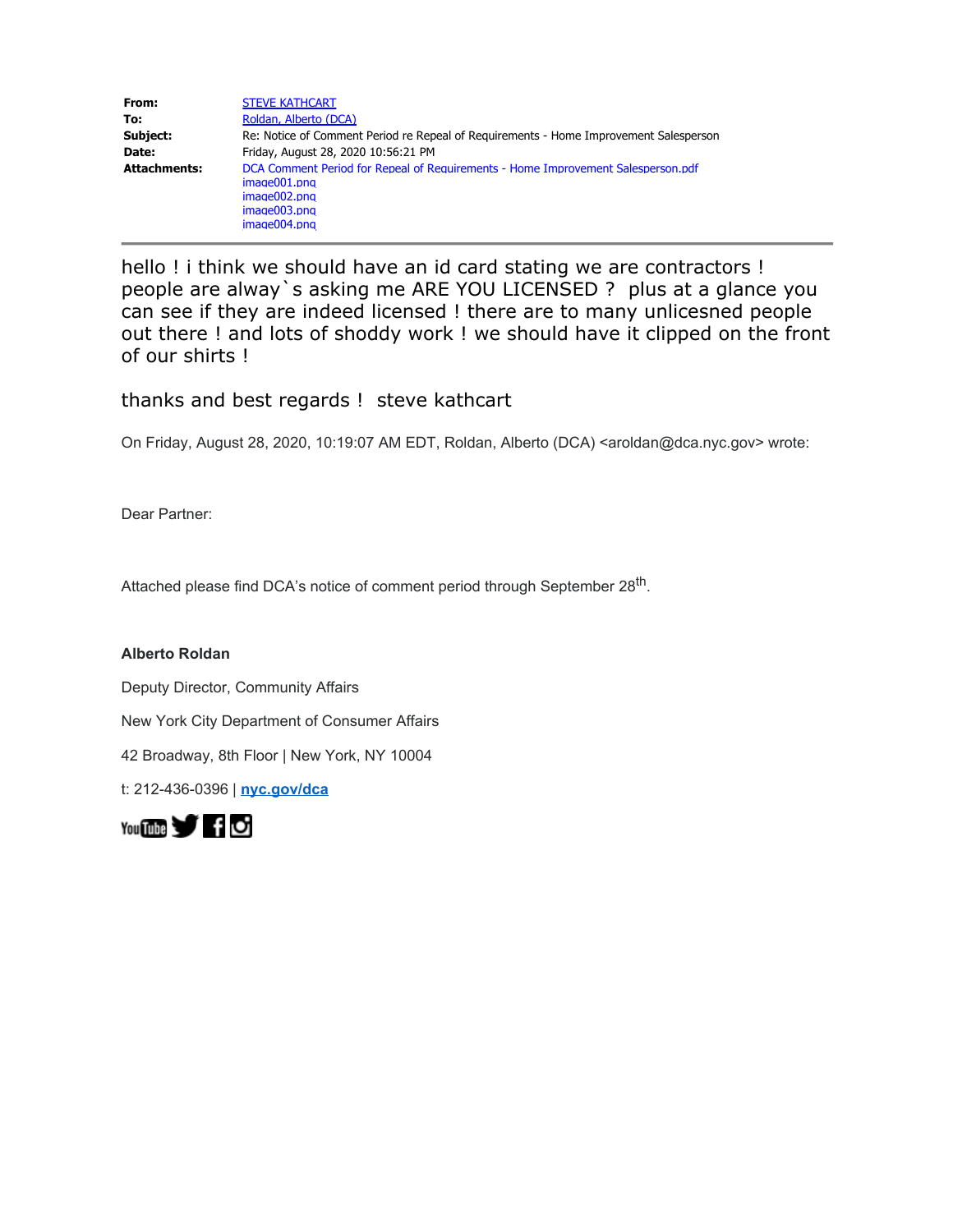| From:    | <b>Zaman Construction</b>                                                             |
|----------|---------------------------------------------------------------------------------------|
| To:      | <b>Rulecomments</b>                                                                   |
| Subject: | RE: Notice of Comment Period re Repeal of Requirements - Home Improvement Salesperson |
| Date:    | Friday, August 28, 2020 5:31:05 PM                                                    |

Hello;

Hope all is well. I tried to do the comments on line . I am in favor of keeping the license active , as of now we have enough non-licensed people making mis-representation all over the industry. I think licensing as whole should make things more stronger . Thank you

### ZAMAN CONSTRUCTION CORP.

97-53 85TH Street Ozone Park, NY 11416 P. 1.212.964.0189 F. 1.347.587.6419 info@zamanconstruction.com